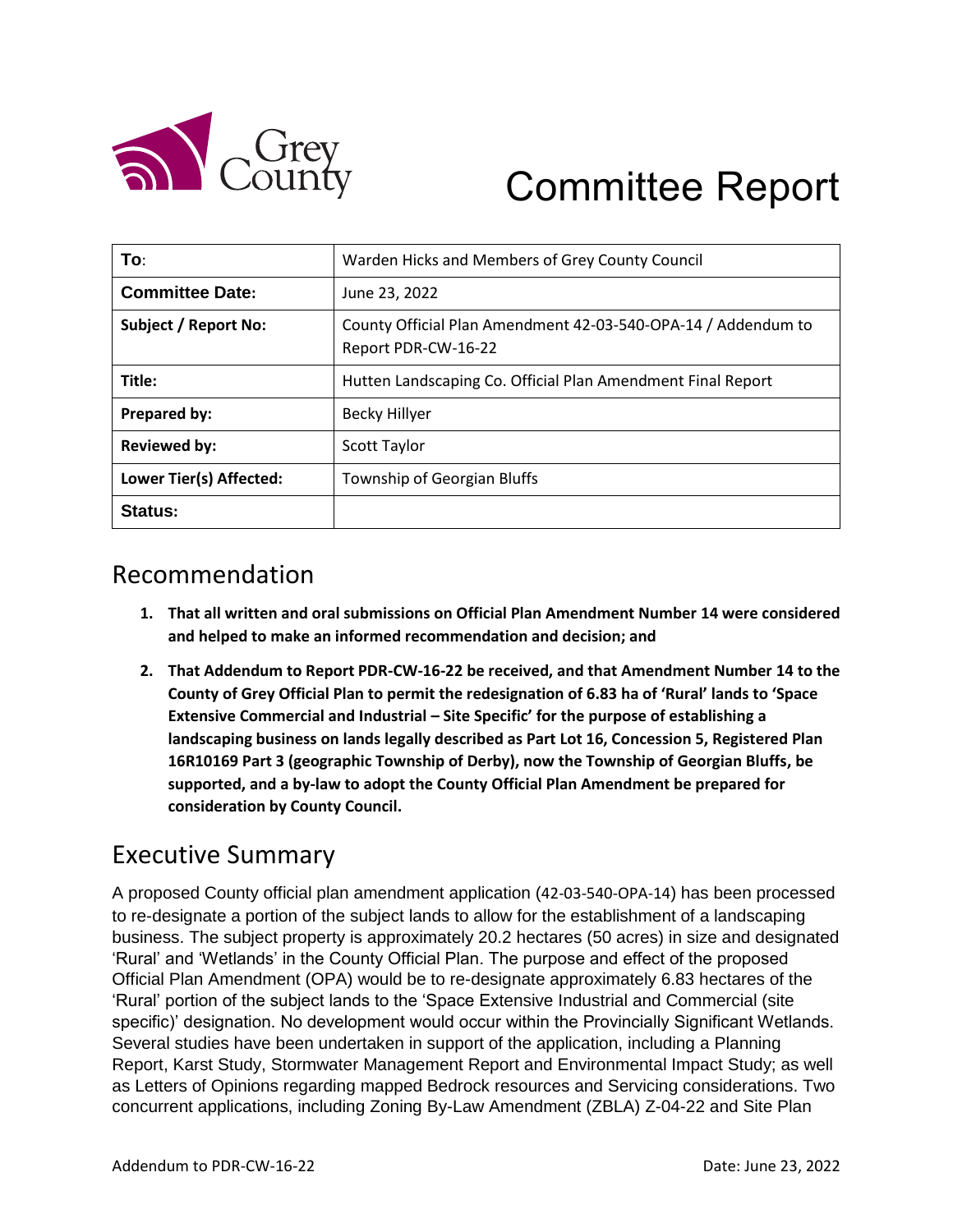Application (SPA) SP-02-22 have been submitted to the Township of Georgian Bluffs and are being processed by the Township. The following report presents an overview of the application from a planning policy perspective, and recommends support for the proposed County Official Plan Amendment 14.

# Background and Discussion

The County has received and processed an application from 2765746 Ontario Inc. (Hutten & Co. Land and Shore), represented by Kristine Loft, Loft Planning Inc., to amend the Grey County Official Plan as it applies to the subject lands. The amendment would re-designate approximately 6 hectares of the subject property from the 'Rural' designation to the 'Space Extensive Industrial and Commercial - Site Specific' designation. The subject lands are approximately 20.2 hectares in extent, with approximately 14 ha designated 'Wetlands.'

The proposed development includes two buildings (to be used for retail, office space, a vehicle maintenance shop, storage space and washroom facilities); 89 parking spaces; outdoor storage for landscaping supplies; two plant housing structures; and a stormwater management pond. Landscaping is proposed throughout the redesignated portion, and one access point is proposed at the northeast corner of the subject lands, from Grey Road 18.

The subject property is legally described as Part Lot 16, Concession 5, Registered Plan 16R10169 Part 3 (geographic Township of Derby), now in the Township of Georgian Bluffs. The lands are located along the west side of Grey Road 18, approximately 250 meters south of the Secondary Settlement Area of Springmount. Surrounding land uses include the Coca-Cola facility and Georgian Bluffs municipal office to the north, a contractor's yard to the east, as well as a mix of smaller residential lots, larger agricultural properties, and natural wetland areas. The subject property is currently vacant. This area of the Township is serviced via individual private services. Aerial images would suggest that no farming, development nor substantial changes to the landscape have occurred on the subject lands since at least 2006.

Map 1 below shows an aerial photo of the subject lands, while Map 2 shows the existing County Official Plan designation of the lands. All of the lands currently designated 'Rural' (shown in white) would be redesignated to 'Space Extensive Commercial and Industrial – site specific.' Wetlands are shown in blue, Hazard Lands in green, the Niagara Escarpment Plan area in grey, Secondary Settlement Area in orange, and the Sunset Strip area in yellow.

The proposal also requires an amendment to the Township of Georgian Bluffs zoning by-law, in addition to a formal Site Plan Approval Application, both of which have been submitted by the applicant concurrently with the subject County Official Plan Amendment. At the time of writing this report, Grey County Planning Staff have received communication from Township planning staff to indicate that the Zoning and Site Plan applications have been tentatively recommended for approval but would only be brought to Township Council for a decision once a decision has been made on the County Official Plan Amendment application by County Council.

A number of reports and studies have been submitted to support the application, including a Planning Justification Report, architectural concept sketches, a Karst Assessment, Environmental Impact Study, Stormwater Management Report, and Letters of Opinion regarding proposed servicing requirements and mapped bedrock resources - [Link to Background Materials](https://www.grey.ca/planning-development/planning-applications)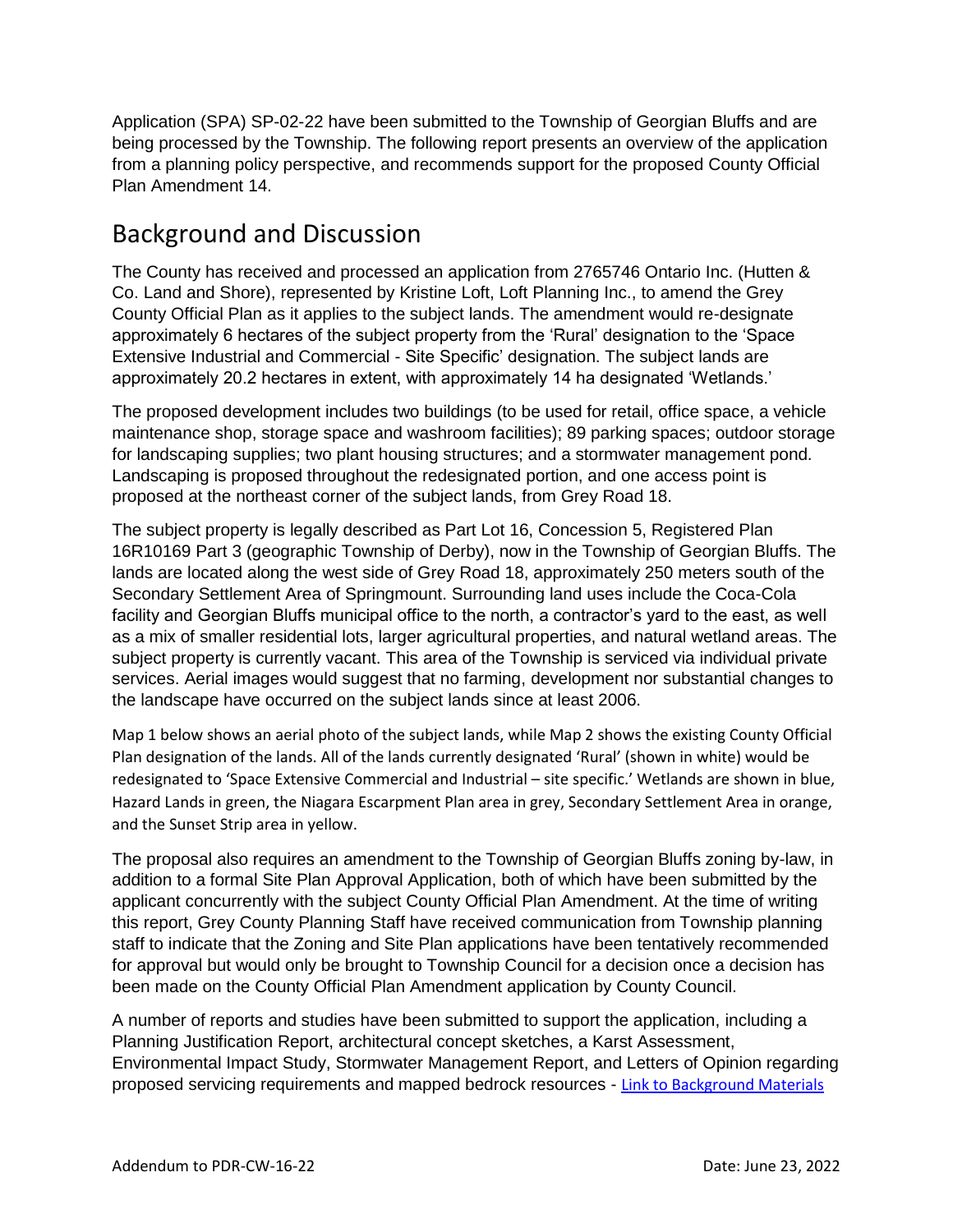A joint public meeting was held with the Township of Georgian Bluffs on May 4<sup>th</sup>, 2022. A link to the public meeting minutes can be found [here](https://council.grey.ca/meeting/getPDFRendition?documentObjectId=fd6d8b6a-7095-4cac-9a3a-498e65e30793).



Map 1: Aerial Photo of the Subject Lands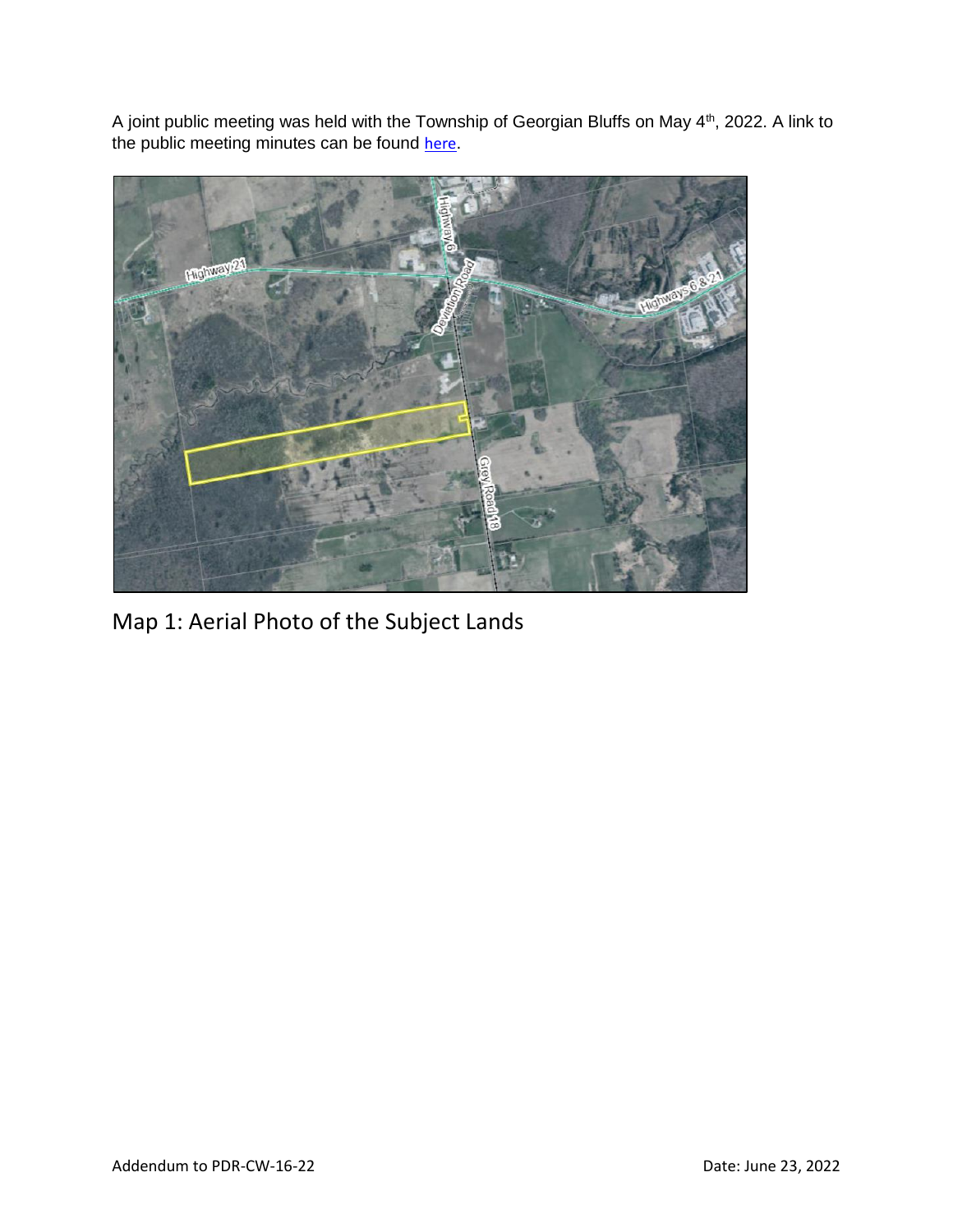

## Map 2: Current Official Plan Land Use Designations

# Public and Agency Comments Received

### *Public Comments*

In accordance with Planning Act, the notice of complete application and public meeting was mailed to all neighbours within a 120-metre radius of the site, notice was circulated to the required agencies and bodies; a sign outlining the development was posted on the property; a public meeting was held on May 4, 2022 in Georgian Bluffs; and all information pertaining to the County OPA and concurrent ZBA and SPA was made available on the County and Township's respective websites.

At the time of writing this report, neither written nor oral comments had been received from any member of the public. During the public meeting on May 4, 2022, there were no members of the public in attendance.

### *Agency Comments*

Comments were received from the following agencies.

#### **Historic Saugeen Metis (HSM)**

In comments dated April 4, 2022 the HSM Lands, Resources and Consultation Department noted they have no objection or opposition to the proposed County OPA or concurrent Zoning and Site Plan application.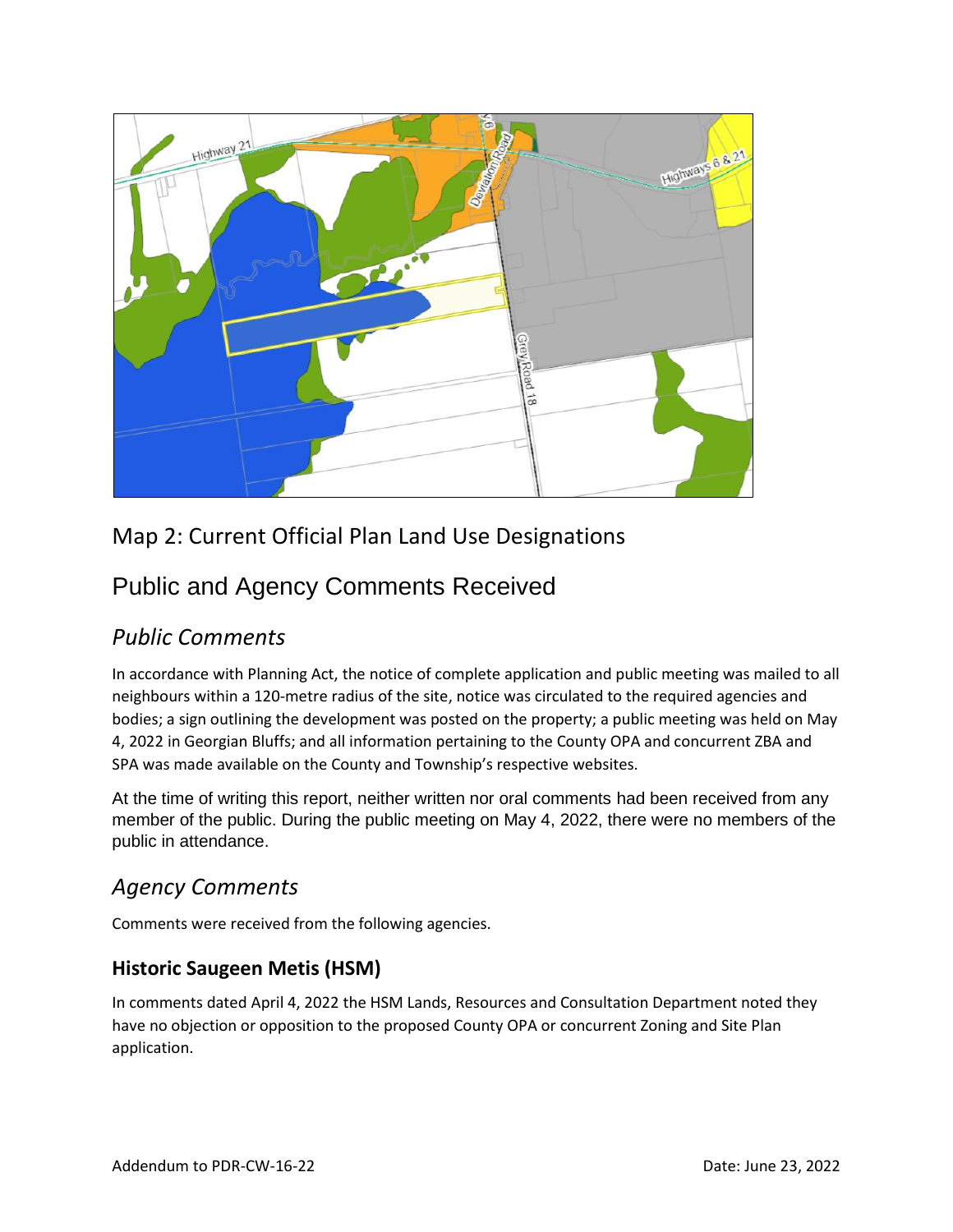### **Grey Sauble Conservation Authority (GSCA)**

Comments dated June 10, 2022 were received by GSCA staff regarding the County OPA, ZBA and Site Plan Application. Comments indicated that the proposed stormwater management pond would appear to be located within the GSCA regulatory area, and therefore a permit would be required from their office prior to any construction of that feature. Staff also sent refined Environmental Protection zone mapping and indicated that the 15 meter setback noted in the by-law may be reduced to 0 meters. Staff also indicated that the 15 meter setback proposed within the Environmental Impact Study and through the Site Plan design should be sufficient to minimize negative impacts on the Black Ash Swamp Provincially Significant Wetland on the property. Generally, GSCA staff indicated no significant concerns with the subject applications and recommended that the EP zone be revised, and that the site plan agreement include the recommendations from the Karst Assessment and the EIS.

County staff comment: Staff are in agreement with the recommendations suggested by GSCA comments and would work with Township staff to ensure that recommendations of the Karst Assessment and EIS are accounted for at the site plan stage.

#### **Grey County Transportation Services**

Grey County Transportation Services staff have reviewed the subject application and noted that a commercial entrance permit and relevant sign permit would be required for the development. Road widening for this section of Grey Road 18 was previously attained and will not be required. Transportation comments further noted that County centreline setback policies appear to be achieved, based on the submitted site plan.

County Planning staff have clarified with Township staff that site plan control is being applied through this application. A commercial entrance permit will be required, which will need to go through Transportations Services' permitting process at the site plan stage.

#### **Township of Georgian Bluffs**

The County has had close communication with the Township throughout the processing and review of this application. At the time of writing this report, County and Township planning staff were in general agreement that all questions and concerns that arose throughout the review of the application had been adequately addressed by the applicant. Staff understand that the Township will await County Council's decision on the OPA prior to bringing a report to Township Council for approval in respect to the Zoning and Site Plan applications, to ensure compliance with County OP policies.

Township Building staff provided comments specifically addressing the Letter of Opinion regarding servicing developed for the proposal and noted that they are generally in agreement regarding the findings of the study (namely the capacity considerations for the proposed sewage system) and had no further concerns.

The Township also circulated the application to the local Risk Management Official, given that the subject lands are located within a Wellhead Protection Area 'E'. Comments were received to indicate that the property has a vulnerability score of 7.2 and significant drinking water threat policies do not apply. Therefore, no further comments were required.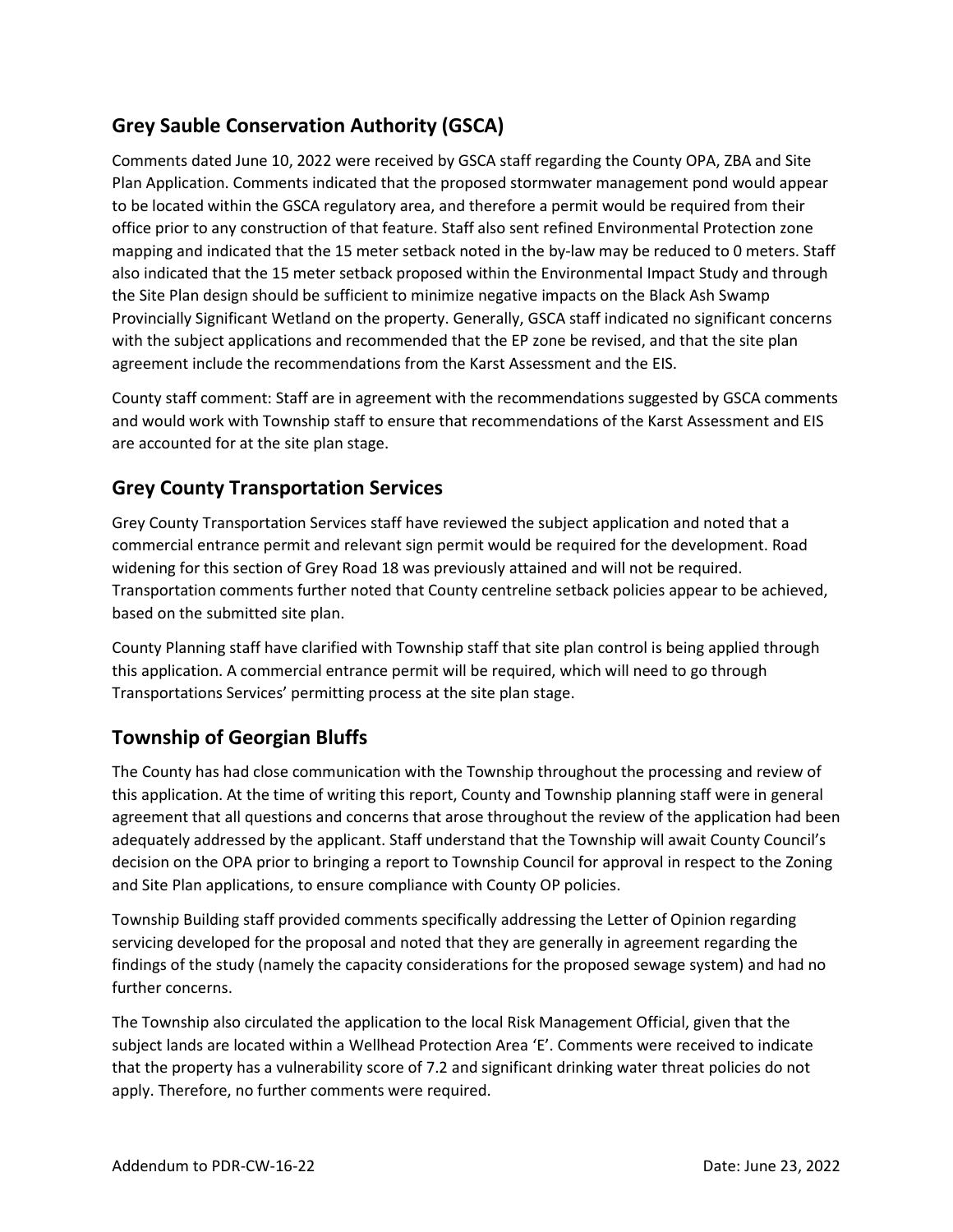#### **Enbridge Gas Inc.**

Comments dated March 29<sup>th</sup> were received from Enbridge Gas Inc., noting that there are service lines running in the area of the Site, which may or may not be impacted by the proposed development. Advice was provided to contact Enbridge at least one month in advance of any work to ensure the location of the lines are known and potentially to turn-off or redirect the lines if required.

County staff have recommended to Township staff that this direction be added as a condition at a Site Plan stage.

#### **City of Owen Sound**

Comments dated May 6, 2022 were received from the City of Owen Sound Planning Staff, which were later approved by City Council on May 9, 2022. The City's comments reference Section 1 of the Provincial Policy Statement (particularly Policy 1.1.1 and 1.1.5) and request that County Planning staff indicate how the proposal supports healthy, livable, and safe communities; and how the use fits in with rural land uses and is compatible with the rural landscape. The comments also outline Section 5.7.2 of the County's OP, which provide policy direction for the Space Extensive Commercial and Industrial use and request that County staff provide justification regarding how the proposal will address all relevant policy requirements of this section. Namely, City staff question whether the proposed development should be directed to a serviced settlement area; and question the implications for potential expansion of the Secondary Settlement Area of Springmount or the Sunset strip in future.

County Staff Comment: The PPS and OP policies have been considered in relation to this application and are addressed in more detail in the Planning Analysis sections below. Relevant justification has also been provided in the Planning Justification Report submitted by Kristine Loft. Regarding the location of the proposed use, due to the requirement for larger-scale outdoor storage, in combination with the need for easy highway access, minimum demand for services (water, sewage, etc.), and appropriate lands to grow nursery plants, staff are of the general opinion that the proposed use is appropriate for rural lands, as described in the PPS. As indicated in the Letter of Opinion provided by GM BluePlan, the anticipated servicing for the property will be quite minimal compared to many large-scale industrial or commercial uses (predominantly just a septic system to accommodate washrooms for employees and customers) and therefore the use of private servicing is considered appropriate, by the consultants, for the proposed landscaping business. In addition, Kristine Loft has provided comments to suggest that the use of serviced industrial lands for largely outdoor-storage purposes could potentially be an inefficient use of such lands, and there may be merit in conserving larger serviced lots for more intensive industrial uses that require setbacks from more sensitive uses and have more extensive servicing demands. Finally, the 'site specific' designation that is proposed on the property would limit some of the more intensive uses that might otherwise be permitted in the Space Extensive Industrial and Commercial designation, as discussed in sections below.

Regarding the City's comments around implications for the potential expansion of surrounding settlement areas, Staff would acknowledge that there is some merit in this comment. At the same time, the building coverage of the site is relatively minimal, and the proposed use is not out of scale nor character with the surrounding land uses (which include a contractor's yard, the Coca-Cola facility, the Georgian Bluffs Township offices, and a mix of agricultural and residential uses). The extent of the built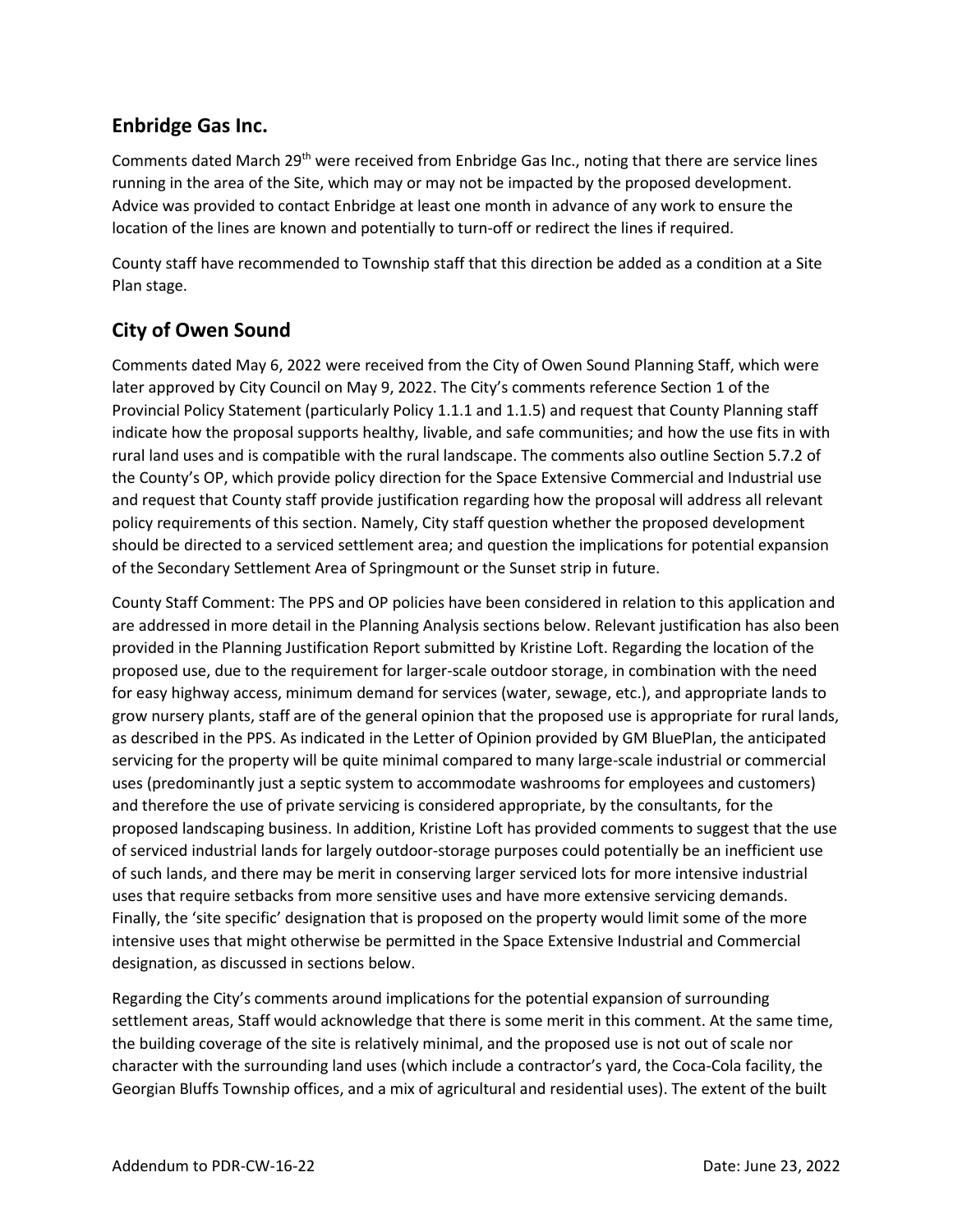area would be approximately 954 m<sup>2</sup>, which is only slightly larger than the 800 m<sup>2</sup> gross floor area allowance that might otherwise be permitted for an on-farm diversified use associated with a farming property of this size. The total area of the use is however larger than normally considered by an on-farm diversified use. The 'site-specific' nature of the proposed land-use re-designation (included in the OPA appended below) recommends restrictions on a number of the other industrial or commercial uses on the subject lands. The continued protection of the Provincially Significant Wetlands will also limit further intensification of the lands, which should assist in limiting any impact on expanding settlement areas in future.

# Analysis of Planning Issues

In rendering decisions, planning authorities must have regard to matters of Provincial interest under the *Planning Act* and be consistent with the Provincial Policy Statement (PPS). The decisions must also conform to the County of Grey Official Plan. The subject lands are outside of the Niagara Escarpment Plan area. Following the legislative and policy analysis review, staff have also included some general planning discussion pertinent to this development. Key Provincial and County policies have been flagged below for consideration.

## *Provincial Legislation – The Planning Act*

Most notable to this proposed official plan amendment are the following matters of provincial interest (in italics) from the *Planning Act*, which will need to be considered, along with a staff comment below each one.

#### *(a) The protection of ecological systems, including natural areas, features and functions;*

The subject lands contain a number of natural heritage features and ecological systems that require comprehensive study and protective mechanisms to ensure that any development on the subject lands will not negatively impact these features. As will be discussed in more detail below, the lands include a large area of Provincially Significant Wetland, a 'Core' area, Significant Woodlands, and mapped Karst features. To address these features, an Environmental Impact Study, Stormwater Management Report and a Karst Study have been undertaken in support of the application. The development on-site will remain outside of these sensitive environmental features.

#### *(b) the protection of agricultural resources of the Province,*

The subject lands are approximately 20.2 hectares (50 acres) in size, which is considered the minimum size to be considered 'farm-sized' for a Rural property. In this case, approximately two-thirds of the subject lands are covered in Provincially Significant Wetlands, which leaves approximately 6 ha as 'Rural' lands. Staff would note that 'Rural' lands differ from identified prime-agricultural lands which are generally designated as 'Agricultural' in the County's Official Plan and are characterized by soil types and conditions that are more conducive to cultivation opportunities. Given the relatively small size of the existing 'Rural' area, staff would suggest that it is unlikely that this property would be utilized for purely farming purposes, as it would simply not be viable. Aerial images dating back to 2006 confirm that the property has remained vacant and unfarmed for at least 15 years. Should the proposed landscaping business not locate on the subject lands, the most likely use of the property would be for ruralresidential purposes. As a portion of the submitted site plan does include an area for growing nursery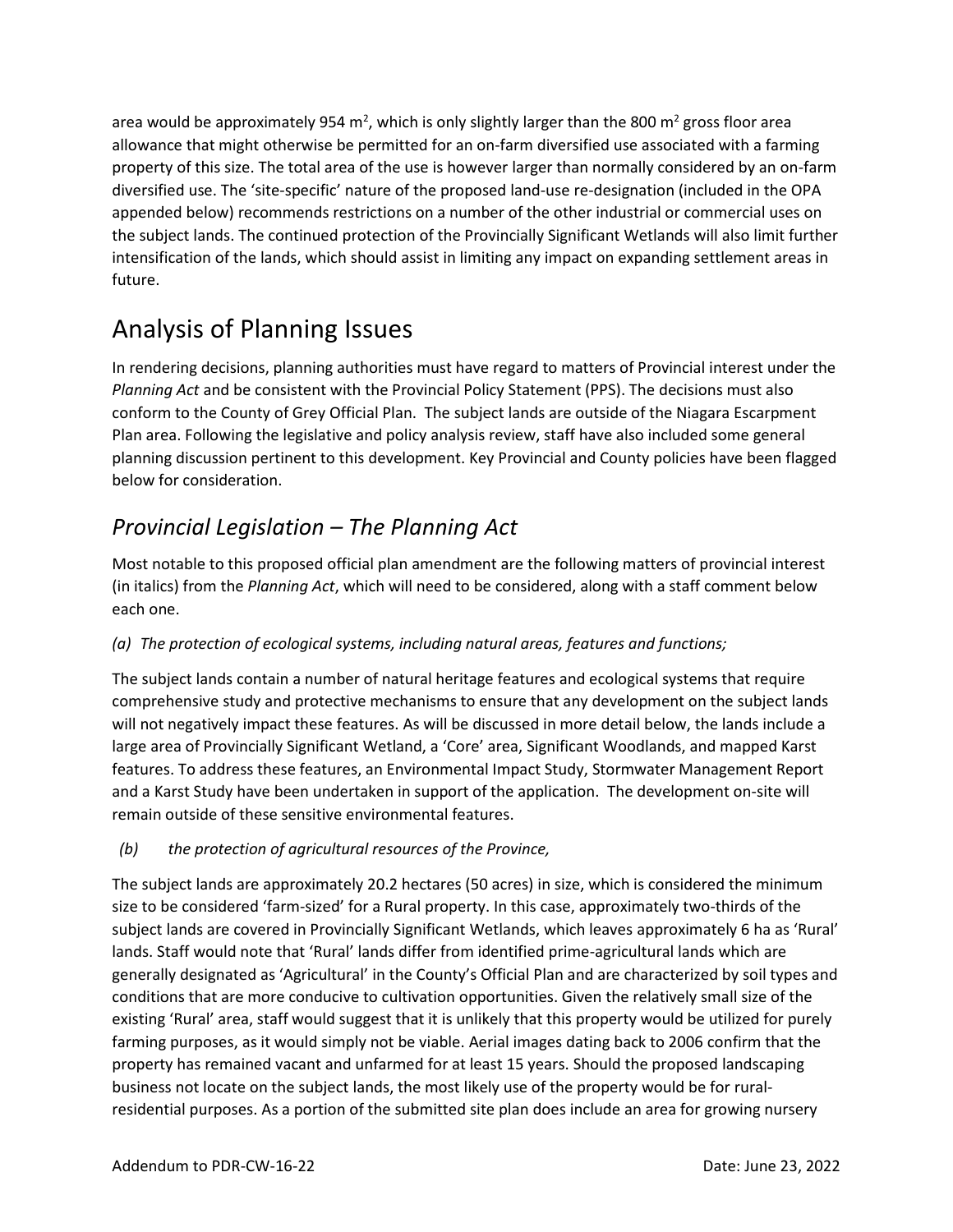stock and plant housing structures, the proposed use does include some agricultural elements that are also in-keeping with uses appropriate for more rural areas.

Staff would further note that the current Hutten business is on prime agricultural lands and it is now being relocated to rural lands through these development applications.

Staff are satisfied that the proposed use of the subject lands does not infringe on prime agricultural resources within the province, and is an appropriate rural use.

*(f) the adequate provision and efficient use of communication, transportation, sewage, and water services and waste management systems,*

The subject lands are not serviced by municipal water or sewer services. A private well and septic system have been proposed for the development. The Letter of Opinion prepared regarding servicing suggests that digging a viable well should be achievable on the property (given their review of surrounding well-water records) and that sewage requirements would be achievable through the use of an on-site private septic system.

As noted above, Transportation Services staff have reviewed the proposal and are satisfied that Grey Road 18 should provide an adequate transportation route for the landscaping business, provided a commercial entrance permit is attained by the proponent.

Staff are generally satisfied that the use of private services and existing transportation infrastructure will be sufficient to serve the needs of the development.

#### *(h) The orderly development of safe and healthy communities*

As noted above, the proposed use would be serviced by the existing road infrastructure, which is considered safe and in good condition for use by trucks and equipment entering and exiting the site. Given the nature of the business and the space requirements involved, it is not the type of development that is necessarily amenable to a more "compact" urban form. Nonetheless, safety of the overall development (both to humans and wildlife) has been a priority, as noted through the completion of a Karst assessment to ensure site stability and preservation of water supplies; the completion of an EIS to ensure no negative implications for surrounding ecological functions; circulation to the Risk Management Official to ensure there are no implications to local water supplies; a Stormwater Management Study to design a drainage system that will safely account for and divert stormwater; and a servicing study to ensure that the proposed private septic system and well will not negatively influence surrounding properties.

#### *(k) the adequate provision of employment opportunities*

Staff would note that the current proposal would provide a new location for an existing local business that currently provides an array of job opportunities to local residents. The business has outgrown their current location and is seeking to expand their operations to continue to support customers throughout the region. Staff recognize the economic contributions of local businesses to the overall growth and success of the region, and the importance of supporting opportunities for businesses to strengthen their hiring capacities. The location of this business just outside of Owen Sound and Springmount has the potential to offer job opportunities to residents living in both rural and urban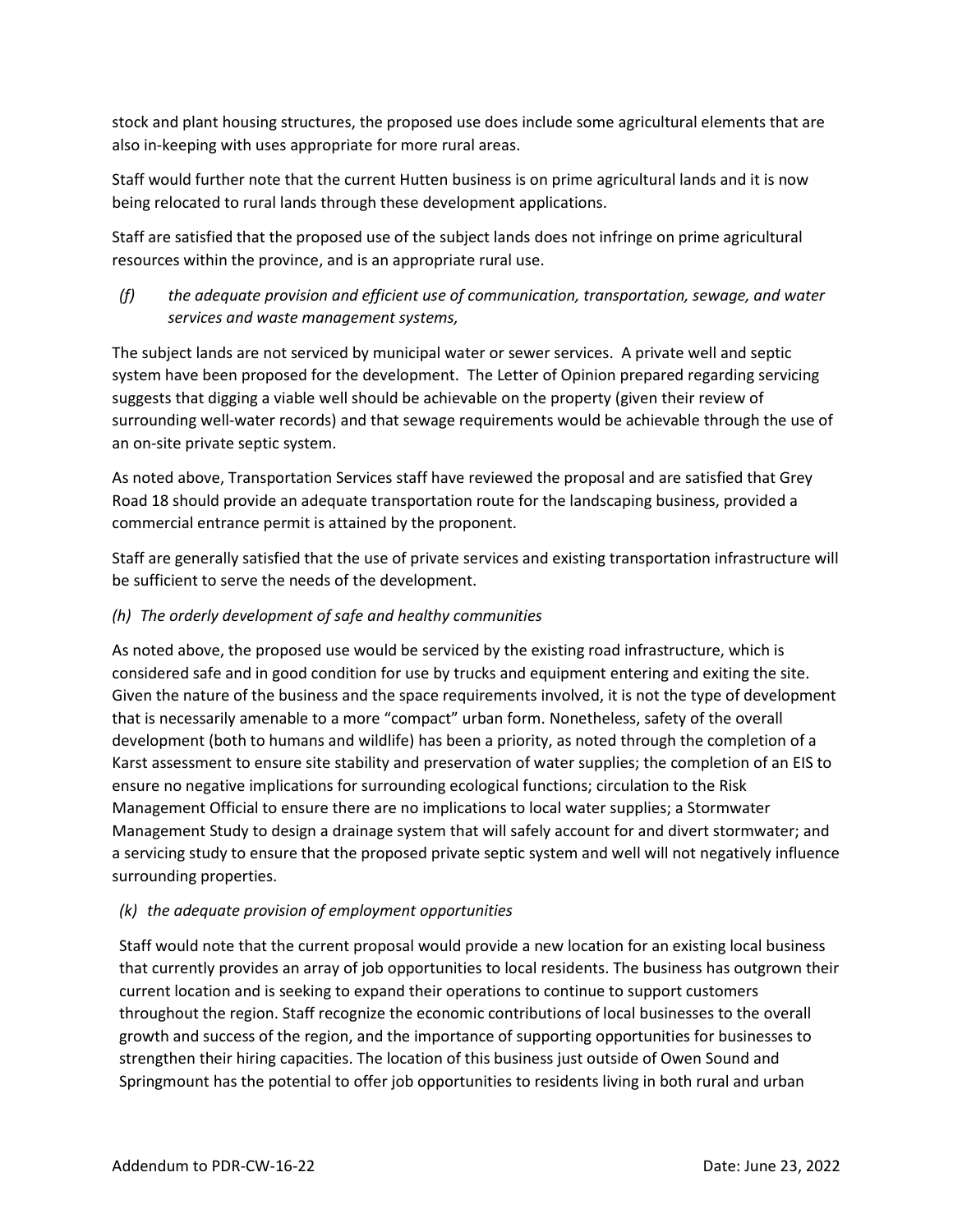settings and hence staff are satisfied that it is complementary to the Planning Act principle to provide adequate employment opportunities.

#### *(m) the co-ordination of planning activities of public bodies*

As noted, the subject Official Plan Amendment has also triggered the need for Zoning and Site Plan applications at the Township level. In order to move all applications forward in a cohesive and collaborative manner, the County and Township undertook a joint public meeting and have been working closely together, and with the applicant, to address any arising questions or concerns with the proposal. Given the Provincially Significant Wetlands on the property, the County has also engaged with Grey Sauble Conservation Authority for their review and comments on the applications.

#### *(p) the appropriate location of growth and development.*

As noted, the proposed landscaping use requires access to County Road and/or Highway infrastructure that will support the operation and movement of larger trucks, a large space to accommodate outdoor storage of landscaping materials, and limited servicing to support the use. Development of the subject property will not take away viable agricultural lands, will not infringe on the sensitive wetland features on the site, and should not be significantly out of character with surrounding property uses. Therefore, staff consider the location to be an appropriate location for growth and development of the proposed landscaping business.

Staff are satisfied that the subject OPA application has regard for matters of Provincial interest under the *Planning Act.*

### *Provincial Policy Statement (PPS) 2020*

Section 1 of the PPS generally directs new growth and development to settlement areas, where full municipal services are provided. Section 1.6.6 of the PPS provides a servicing hierarchy, which includes private wells and septic systems. New development is permitted in rural areas, where it can be supported by rural service levels, and where it will not hinder farming or resource use. As highlighted in previous sections of this report, staff are generally satisfied that the proposed use would not cause undue pressure on rural services and will have minimal implications for the preservation of agricultural lands. The proposed location also takes advantage of existing County Road infrastructure and no upgrades would be required to adequately accommodate the proposed use.

Section 1.1.3.8 of the PPS requires that new uses comply with *Minimum Distance Separation (MDS)*  formulae. MDS is meant to prevent odour conflicts between farm and non-farm uses. Policy #10 of the provincial MDS Guideline document states:

*An MDS I setback is required for all proposed amendments to rezone or redesignate land to permit development in prime agricultural areas and rural lands presently zoned or designated for agricultural use.*

As the subject lands are currently designated Rural (which permits agricultural uses) and zoned Rural in the Township of Georgian Bluffs Zoning By-Law, MDS should therefore be considered in redesignating the lands to the proposed non-agricultural use, being the Space Extensive Commercial and Industrial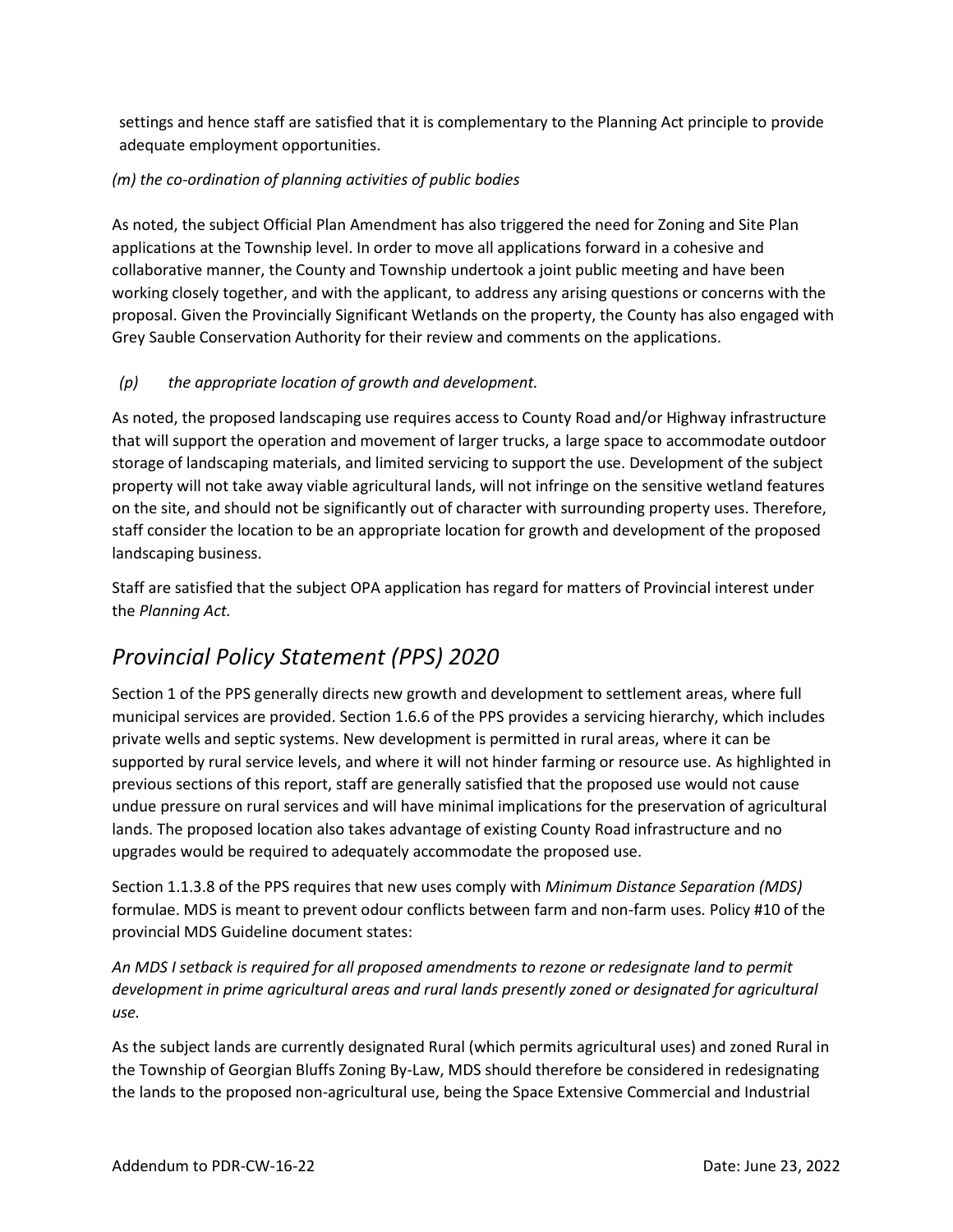designation. In this case, MDS I would apply, and the proposed use would be considered a 'Type A' use. In examining the existing topography of surrounding properties, County and Township staff identified two barns on properties south of the subject lands. When applied as a Type A use, MDS would appear to be achieved from the existing barns to the lot line of the subject property.

Sections 2.1 and 2.2 of the PPS respectively outline the need to protect Natural Heritage areas (including Provincially Significant Wetlands), as well as the province's water supply. The County's Official Plan closely mirrors the policies of the PPS in this regard and a further assessment of these policy areas will be outlined below.

Staff are satisfied that the subject OPA application is consistent with the PPS.

## *County of Grey Official Plan*

The County's Official Plan, 'Recolour Grey,' contains similar subject matter to the PPS, and the matters of Provincial interest under the *Planning Act.*

Similar to the PPS, the County Plan contains policies to direct the majority of new development to settlement areas, but does permit some new development within the Countryside, where such uses can be supported by rural services and are compatible with surrounding natural heritage features and existing rural land uses. While the Rural land-use designation permits a *contractor's yard* and *nurseries* by-right, through pre-submission consultation discussions with the applicant, County staff suggested that the proposal may be beyond the scale of what would be considered within the standard Rural designation, and therefore suggested that an application to redesignate the lands to Space Extensive Industrial and Commercial (site specific) may be more appropriate in this instance.

Section 5.7 of the OP outlines the list of permitted uses and several policy criteria to be considered with any new use proposed under the Space Extensive Industrial and Commercial designation. The list of permitted uses included as-of-right in this designation include:

*a) Fuel distribution b) Agricultural bulk sales establishment c) Warehousing d) Transport terminal e) Dry manufacturing plant, including assembly, repair and storage f) Equipment sales and rental g) Farm machinery sales and service h) Agricultural produce or livestock terminal i) Feed mill or grain elevator j) Sawmill k) Horticultural nurseries l) Automobile sales and services m) Recreational vehicle sales and services*

Staff would note that the above list does not include a "landscaping business," which the proponent has applied to have added to the above list, for the purposes of the subject property. Along with this sitespecific designation to add a "landscaping business" to the list of permitted uses, Planning staff would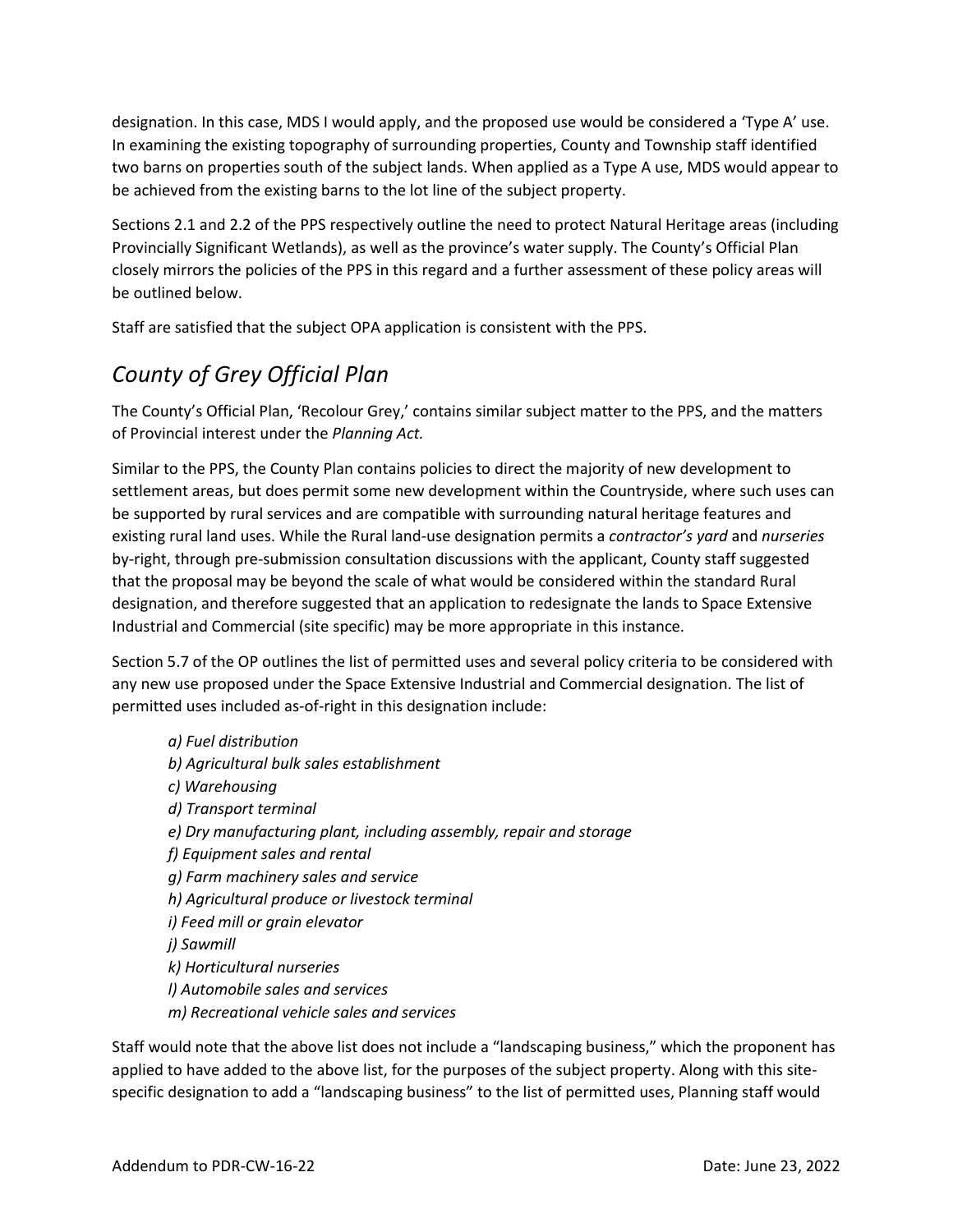also suggest that there are a number of uses on this list which would not be appropriate for the property, given the variety of ecologically sensitive features on the site (wetlands, woodlands, karst, etc.) Therefore, staff would recommend that the above list be amended (as indicated within the Appended OPA) to limit the uses permitted on the site to:

- *Landscaping business and ancillary uses including open storage, accessory bulk sales and contractor's yard,*
- *Agricultural bulk sales establishment,*
- *Equipment sales and rental,*
- *Farm machinery sales and service,*
- *Agricultural produce or livestock terminal,*
- *Feed mill or grain elevator, and*
- *Horticultural nurseries.*

Per the above list, the automobile and RV sales, as well as fuel distribution, warehousing, and manufacturing uses have been removed, in order to limit the list of potential future uses to those that may directly benefit the surrounding rural and agricultural community, and which should have less impact on the ecological features of the site.

Section 5.7.2(2) of the OP goes on to note that:

*New uses* [in the Space Extensive designation] *would be permitted subject to satisfying all of the following criteria:*

*a) The use requires accessible sites to serve their market area;*

*b) The use serves demands from highway traffic;*

*c) The use requires a large parking or outdoor storage area or requires a large volume single purpose building;*

*d) The location of the proposed use in a general industrial block or general retail block in an urban centre is not feasible due to its storage area or building volume requirements;*

In relation to points (a) and (b) above, the Planning Justification Report submitted by Loft Planning Consultants indicates that the situating of the business on the proposed lands would be appropriate given the need for truck and trailer traffic entering and exiting the site; and would provide a location that is suitably located to their customer base and which avoids long-distance travel on the part of both employees and customers. Regarding points (c) and (d) the report notes that large outdoor areas are required for the storage of docks, mulch, stones and large equipment associated with the landscaping business, as well as large loading and parking areas to store trucks and permit ample parking for customers. In addition, a rural area outside of a settlement area is more appropriate due to these respective storage and parking requirements, as well as the potential noise from equipment associated with loading and unloading materials.

Section 5.7.3 (1) of the OP also limits the Space Extensive use in the special agricultural designation and in prime-agricultural areas; while 5.7.3(2) notes that the space extensive land use type will not be permitted in locations that may interfere with the potential future expansion of settlement areas. As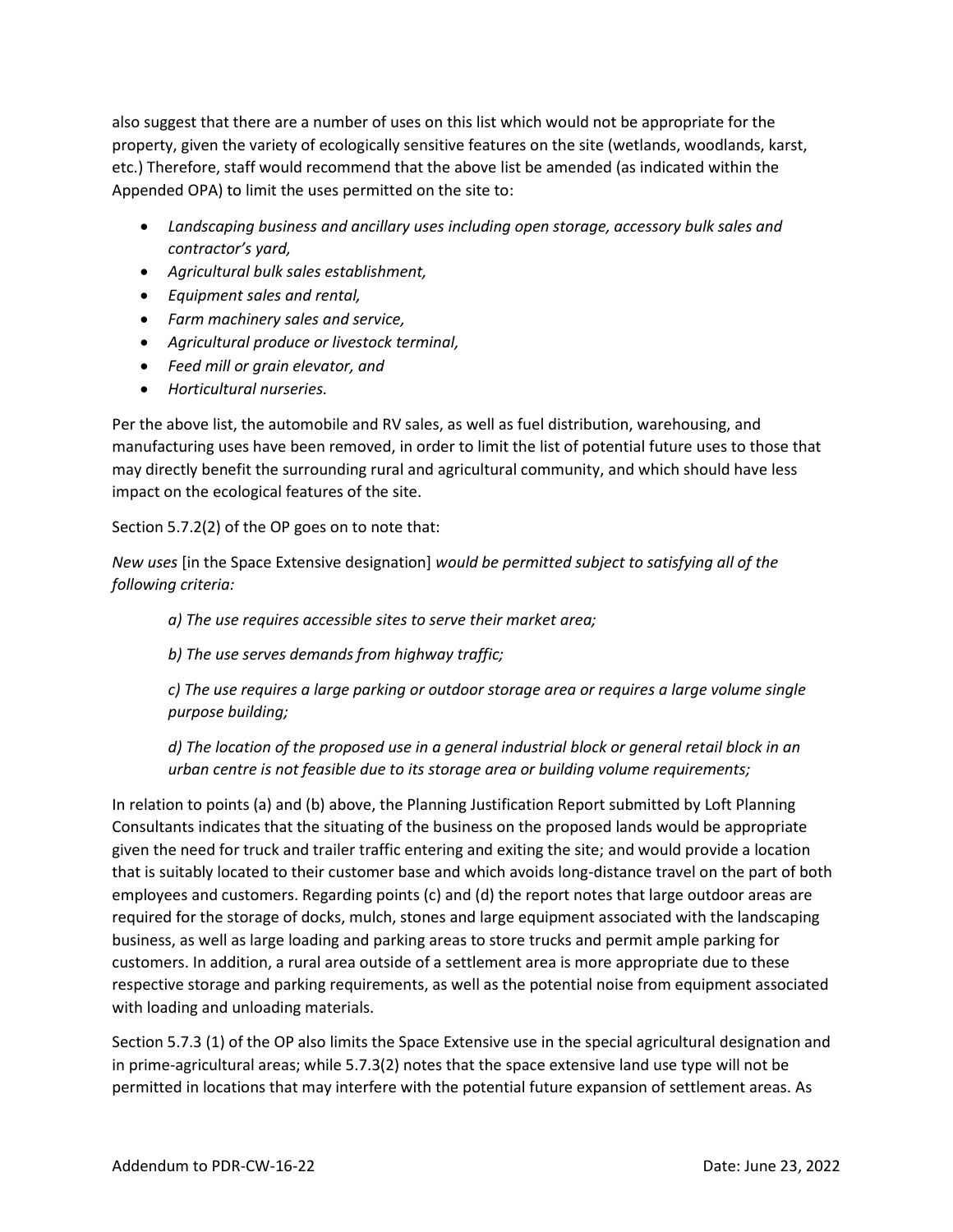indicated, the subject lands are not considered a prime-agricultural area and staff would suggest that the proposal should have minimal impact on any surrounding farm properties. Regarding sub-section (2), given the proximity of the site to the Secondary Settlement Area of Springmount just 250 metres to the north, there is some question regarding how this proposal might impact the future extension of this settlement area, as raised by City of Owen Sound staff. As highlighted above, the coverage on the site overall will be quite minimal; the uses permitted on the site will be limited; the potential for expansion of the use beyond what is proposed is minimal given the required buffer from the wetlands; and the use is not significantly out of scale or character with the surrounding land uses, which include the Coca-Cola facility to the immediate north and a Contractor's yard to the east. In addition, through conversations with Township Planning staff, it was indicated that Township Council had previously decided against southward expansion of the Springmount settlement area due to potential implications for the the large Provincially Significant Wetland area to the south-west, and large areas of Niagara Escarpment lands to the south-east. Township staff also noted restrictions from Ministry of Transportation (MTO) regarding jurisdiction of Highway 21 through Springmount. Therefore, County staff are generally satisfied that the proposal should not unduly interfere with any future expansion of the settlement area in such a way that should warrant refusal of this application.

It is noted that a portion of the subject lands are part of a 'Core Area' per Schedule C of the County's Official Plan, while Appendix B shows Significant Woodlands towards the western portion of the property. As indicated, approximately two-thirds of the property is located within a Provincially Significant Wetland (PSW). Given these natural heritage features, County and Township staff requested that an Environmental Impact Study be undertaken, which was prepared by SAAR Environmental Limited and submitted to support the application. The findings of the study indicate that the proposed development would be located on a previously disturbed area and, provided that a 30-metre setback be maintained from the PSW, should not negatively impact this feature. The report also outlined a number of recommendations to be implemented at a site plan stage, including the planting of a 'sacrifice crop' of trees to create an additional buffer to the PSW to support wildlife; amongst others.

As per Appendix A to the County Plan, the lands fall within a Wellhead Protection Zone 'E' and a Karst Area. Wellhead Protection Zones indicate areas where contaminants may enter the local water supply, based on particular topography and degree of risk. "Zone E" is considered the lowest risk, and staff would note that most of the proposed area for development is outside of this Zone. Generally, staff tend to be concerned when significant volumes of fuel or chemicals are proposed to be stored on-site. In this case, County staff requested specific information from the applicants regarding the storage of fuel and or chemicals on site, and were provided the following response by the applicant:

*We would note the site plan does include 3-4 500 gallon tanks. All tanks will be regularly inspected by the fuel provider and have anti-leaking double walled tanks monitored by vacuum pressure, and will be protected by concrete bollards for protection from close-by vehicular movements.*

County staff would recommend that the above comments be implemented at a Site Plan stage and that the applicant ensure all relevant permits are in place. In addition to the above, the application has been circulated to the local Risk Management Official. Comments were received to indicate that the property is within a WHPA-E zone and has a score of 7.2, indicating that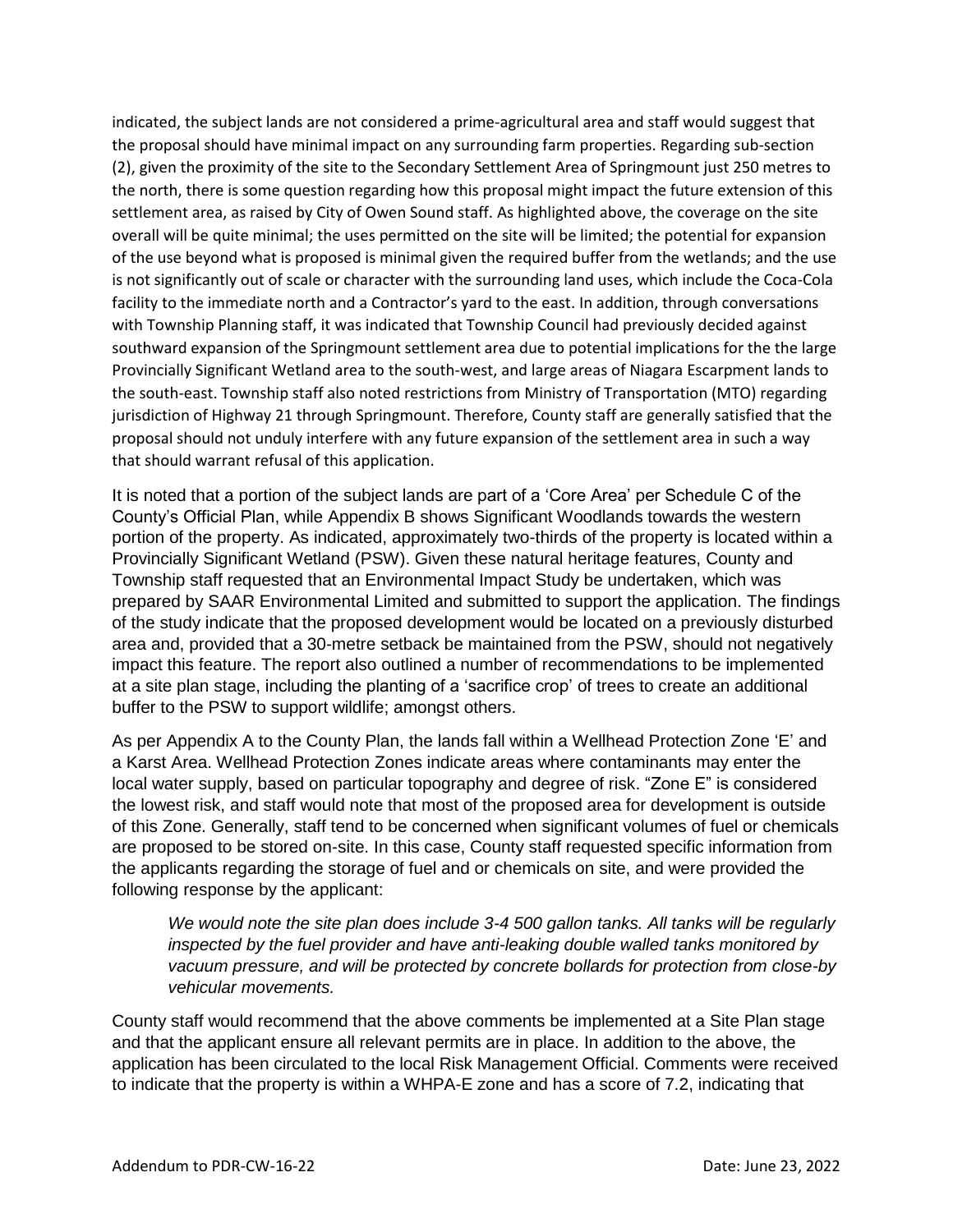significant drinking water threat policies do not apply. As such, no further comments were offered on the application.

Regarding the noted Karst features on the site, staff requested that test holes be dug at the site of the proposed development and a report be submitted, per the County's OP policies within Section 7.5. Karst topography may be characterized by depressions, cracks or fissures in bedrock that may be indicative of sink holes, underground caverns, crevasses, etc. and which may influence the flow of surface and sub-surface groundwaters and/or the potential stability of new development. For the purposes of this development a Karst Topography Assessment was prepared by GM BluePlan consultants. For the study, a series of seven test holes were excavated to at least 2 metres below ground level. While none of the test holes revealed any karstic features, the consultants did note topographic features towards the northwest corner of the proposed development area, that could be indicative of hydraulically active karst (numerous small depressions, sinkholes). However, this area of the site is proposed for truck parking only, and would therefore not feature any structures (or septic system) that could influence water supplies and/or stability and safety of the site. The consultants recommended that the northwest corner be re-evaluated at the time of top-soil stripping for the proposed parking lot (via test holes) to confirm the presence or absence of karst features and, throughout the construction process, that bedrock surfaces continue to be inspected to confirm whether any exposed karstic features could have structural implications. Given the findings and recommendations of the consultants, Staff are of the opinion that any Karst on site can be safely addressed, provided that the recommendations of the report are considered at the Site Plan and construction stage.

Appendix E of the County's Official Plan shows the potential for Bedrock across the eastern portion of the lands, at the site of the proposed development. The County's Bedrock mapping is used to guide land-use decision making with the goal of preserving viable opportunities for the extraction of Bedrock resources, per Section 5.6.6 of the OP. For the purposes of this development, staff requested that the applicants provide a Letter of Opinion by a qualified professional, to demonstrate that the proposal would not hinder the extraction of bedrock resources on the subject property. The submitted Letter of Opinion, provided by GM BluePlan, concluded that given the small area of the lands outside of the wetland, in combination with the assumed high-water table and potential for hydraulically active karstic features on a portion of the site, extraction of the resource is unlikely to be viable on the property. The consultants also noted that the type of resource (dolostone bedrock) is considered to be fairly low-quality and is considerably poor for widespread applications. Therefore, the overall cost to extract the resource on a small parcel of land would not be viable. Given these findings, staff are satisfied that the proposed development should not limit viable Bedrock extraction operations on the subject property.

Sections 8.9.1 and 8.9.2 of the OP speak to the need for developments to provide adequate servicing and stormwater management facilities to adequately sustain the development into the future. To ensure that the proposal is able to address these policies, staff requested the completion of a Letter of Opinion regarding servicing, as well as a Storm Water Management Study. The servicing letter, prepared by GM BluePlan, looked at well-water records for the six existing wells within 300 metres of the site, noting that only one of the wells had a lower yield than what would be considered viable. The consultants concluded that sufficient water supply is expected to be achievable in the bedrock underlying the site, and staff would note that the overall usage of water on the site should be fairly minimal (predominantly for washing trucks,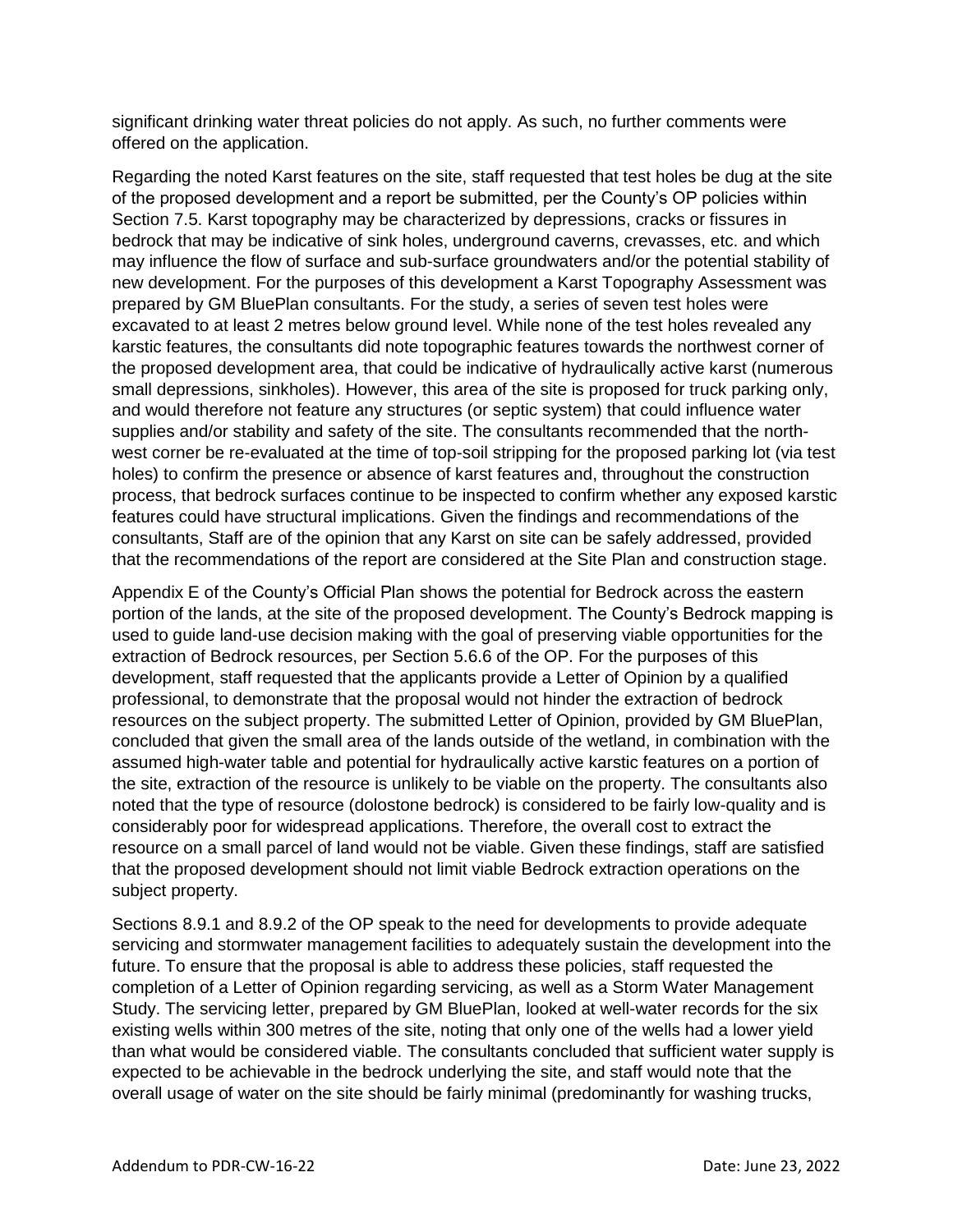flushing toilets). Regarding the proposed septic demands, the consultants outlined the required septic system capacity that would be required to meet the needs of the development, noting that sufficient space and setbacks would be achievable at the proposed site of development. Given this review, staff are generally satisfied that the demand for services resulting from the proposed use should be relatively minimal, and should be adequately accommodated by private services on-site.

The submitted Stormwater Management Report, also prepared by GM BluePlan, recommends the creation of a stormwater management pond along the southern property line, which could also be used as a water reservoir to assist with watering nursery plants. With the recommendations of the report considered, any run-off to the wetland area (which is proposed to increase for the 2-year storm event, but would decrease for the 5,10, 25, 50 and 100-year storm events) is expected to be treated to an "enhanced level of treatment." Provided that the recommendations of the report are acknowledged at the Site Plan stage, staff are satisfied that the findings of this study address core concerns associated with stormwater management.

Given the review of the above studies, Planning staff are satisfied that the application demonstrates conformity with the goals and objectives of the County Official Plan, provided that a number of conditions recommended through the various studies and reports are included at a Site Plan stage.

# *Township of Georgian Bluffs Official Plan*

It should be noted that while the Township of Georgian Bluffs Official Plan provides policy guidance to direct development within Settlement Areas, the Township defers to the County's Official Plan for development outside of settlement areas. Therefore, no amendment to the Georgian Bluffs Official Plan is required for this development.

# General Planning Discussion

Beyond the immediate scope of the Official Plan Amendment, staff would note that there is a small parcel of land (approximately 634 m<sup>2</sup>) that was previously severed along the eastern boundary of the subject property, with frontage on Grey Road 18. This small property is owned by the Township of Georgian Bluffs and is currently vacant. Grey County staff have had verbal confirmation from the applicants that they are seeking to acquire this property to merge with the subject lands. Township staff have indicated that the property would need to be declared surplus and proceed through the required policy channels prior to any change of ownership – a process which may take longer than 6 months. At this time, this small property has not been considered as 'usable' lands within the project site plan; but adequate lot-line setbacks have been established (through the proposed zoning by-law application) to achieve minimum zoning requirements in terms of the Township's zoning by-law.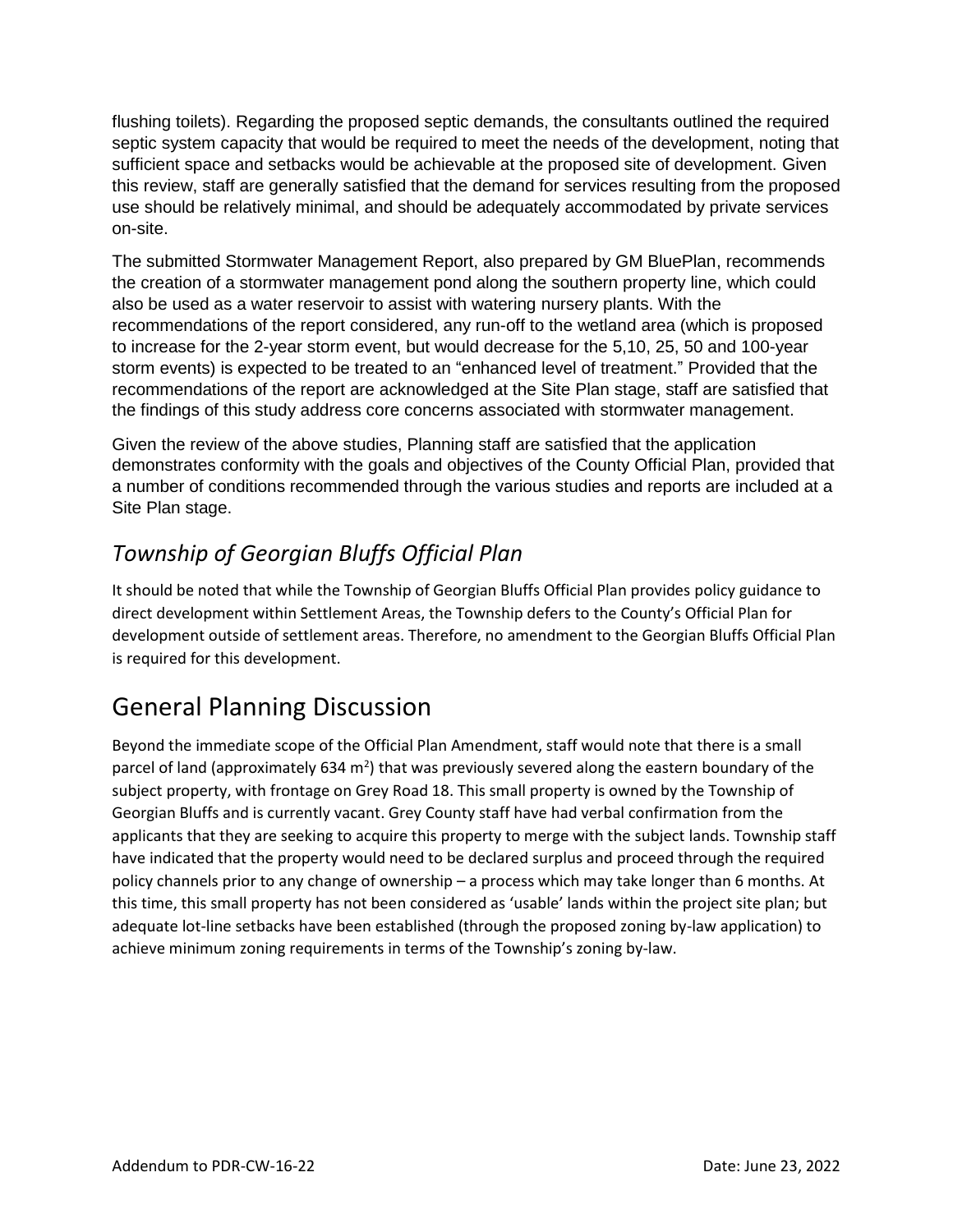

### Map 3: Township-owned Parcel outlined in Black

Planning staff would note that due to the small size of this property, the general lack of municipal services in the area, and the required County centreline setbacks that would be enforced for any new development, potential uses for this property would be very limited. At this time, the smaller property is not part of the application to re-designate to a Space Extensive use, and would remain 'Rural.' However, given the extent of the studies that have been completed around the immediate vicinity, staff might suggest that there could be merit in considering the re-designation of this property to the Space Extensive designation through a future OP housekeeping amendment, in the event that the applicants were to attain ownership of the parcel at a later date. Once again, given the County's centreline setback requirement and the small size of the property, the merging of the smaller parcel with the subject property would be unlikely to trigger any significant increase in scale or intensification of the proposed landscaping business use.

# Legal and Legislated Requirements

The application was processed in accordance with the requirements of the *Planning Act.*

# Financial and Resource Implications

There are no anticipated financial, staffing or legal considerations associated with the proposed official plan amendment, beyond those normally encountered in processing an amendment. The County has collected the requisite application fee and peer review deposit for this application. Should the County's decision be appealed, it may result in greater financial and legal considerations, as well as additional staff time.